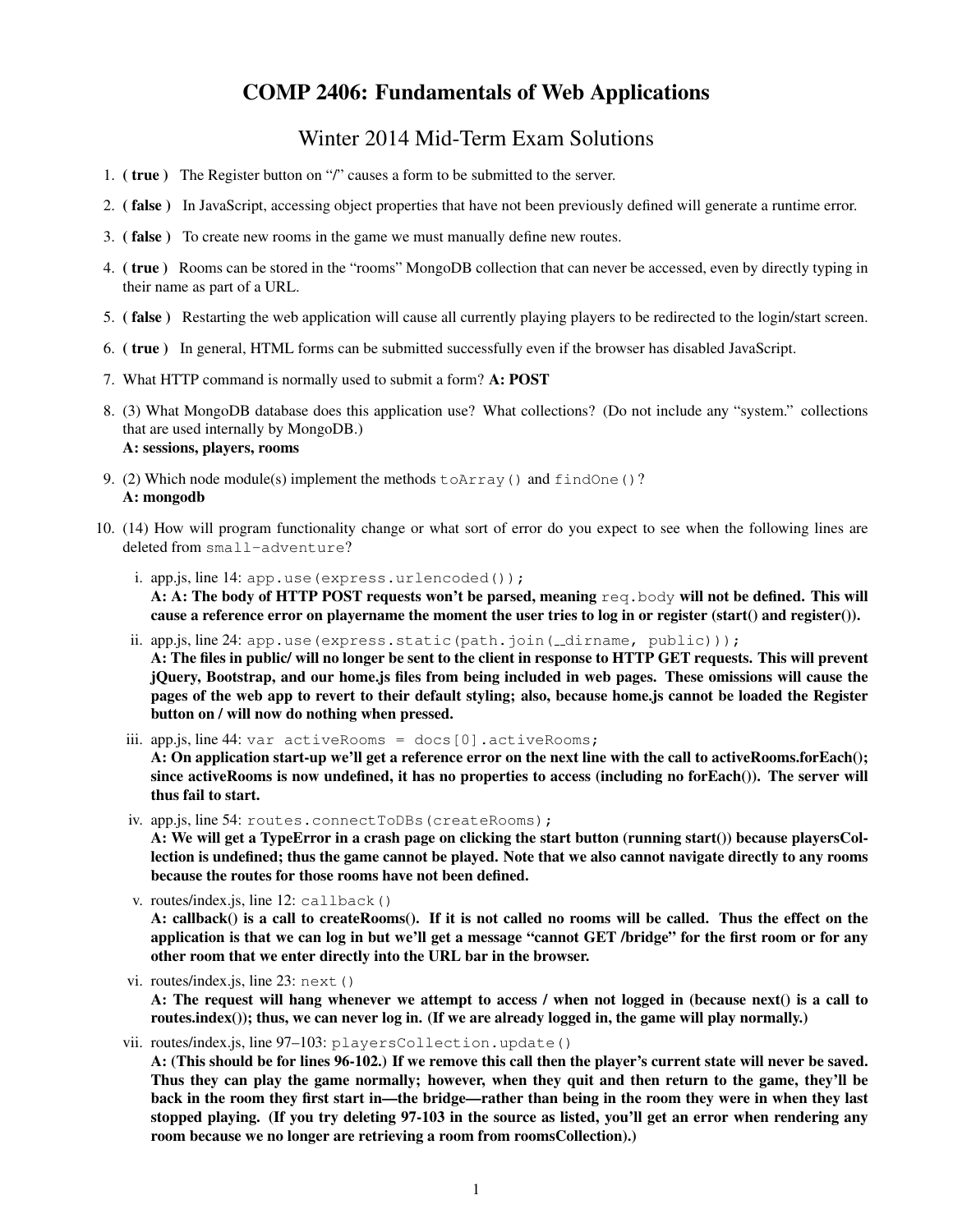- 11. (2) In the mongodb module, MongoClient() should be originally assigned as a method of what object? Why? A: MongoClient should have been assigned as a property of the exports object, because it is the exports object that is returned when a module is  $\text{require'}d$ . (Note: MongoClient is actually just an object, not a function. It has methods such as connect().)
- 12. (2) While developing this web application you manage to break the quit/logout functionality. How could you start a new game session (with a new player and password) using the same browser (i.e., without starting a new browser on the same or a different computer)?

A: You could clear the browser's cookies or just delete the cookies for your application in the browser.

- 13. (4) How many times is line 30 of app.js (app.get('/', routes.redirectLoggedIn, routes.index); ) run? When are these invocation(s) of this line made, and who calls it? Explain briefly. A: This line is run only once, when app.js is initially evaluated by running the command "node app.js". It is thus called by the node JavaScript runtime's file read-eval-print loop, the routine for executing all of the lines in a source file in the exact same fashion as if they were each typed at a prompt one at a time. (Note that this line registers a callback for the / URL; thus the two functions are potentially invoked for each browser request for this URL, with redirectLogin() being called every time and routes.index() only being called if the player isn't logged in in that session.)
- 14. (6) For each of the three functions defined inside of makeRoomHandler() on lines 92–118 of routes/index.js explain when each is called and what each does.

A: The three functions are:

- handler(): This function is called in response to a request for any room URL (e.g. /bridge). It sets the new rooms, updates the players collection to save the fact that the player has moved rooms, loads the room data from the rooms collections, and then uses this info to render the room page to be returned to the browser.
- callback for playerCollection.update(): This callback is called once the call to playerCollection.update() has finished doing its work. It checks to see whether the update finished successfully and logs an error to the server's console if it did not.
- callback for roomsCollection.findOne(): This callback is called once the query for the requested room document (from the rooms collection) has completed. If the query failed it throws an error (likely crashing the server); if it succeeded it runs res.render() to render the page using the retrieved room document/object.

(Note that this question was supposed to refer to lines 91–117; if you look at line 118 you have a fourth function that is being defined, getRooms(), which returns a cursor object for a query to retrieve the activeRooms document from the rooms MongoDB collection.)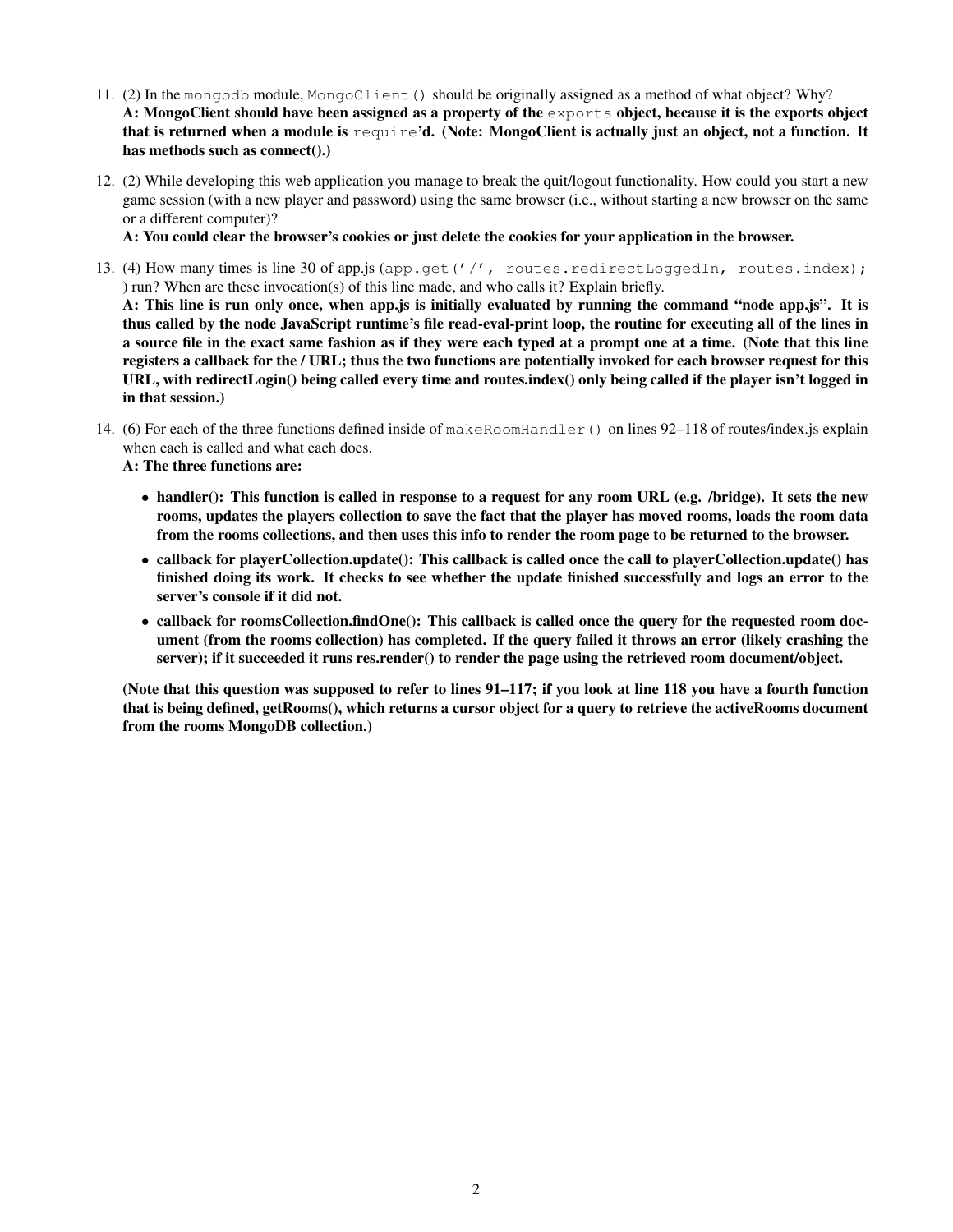## views/layout.jade:

```
1 doctype html
\begin{array}{cc} 2 & \text{html} \\ 3 & \text{hei} \end{array}head
4 title= title<br>5 script(src='
        5 script(src='/vendor/jquery/jquery.js')
6 script('vendor/bootstrap/dist/js/bootstrap.js')
 7 link(rel='stylesheet', href='/vendor/bootstrap/dist/css/bootstrap.css')
 8 link(rel='stylesheet', href='/stylesheets/style.css')
9 block header
10 body<br>11 blcblock content
```
#### views/index.jade:

```
1 extends layout
\mathfrak{2}3 block header
4 script(src='/javascripts/home.js')
5
6 block content
7 h1= title
     8 - if(error)
9 div.alert-error #{error}
10 p Please log in
     11 div
12 form(action="/start", method="post")<br>13 div.control-group.input-append
            div.control-group.input-append
14 input(type="text", name="playername")
15 label.add-on(for="playername") Player Name<br>16 div.control-group.input-append
            div.control-group.input-append
17 input(type="password", name="password")<br>18 1abel.add-on(for="password") Password
                 label.add-on(for="password") Password
19
20 button(type="submit") Start
21 button#register(type="button") Register
```
### views/room.jade:

```
1 extends layout
2
3 block content
4 h1= title
5 p \#{description}<br>6 p Go to:
     6 p Go to:
\begin{matrix}7& &\text{u1}\\8&&&6\end{matrix}each theExit in roomExits
9 li
10 a(href= theExit) #{theExit}
11 form(action="/quit", method="post")
12 button(type="submit") Quit
```
### public/javascripts/home.js:

```
1 $(function(){
2 $("#register").on("click",function(){
3 var $form = $("form");
4 $form.attr("action","/register");
5 $form.submit();
6 });
7 });
```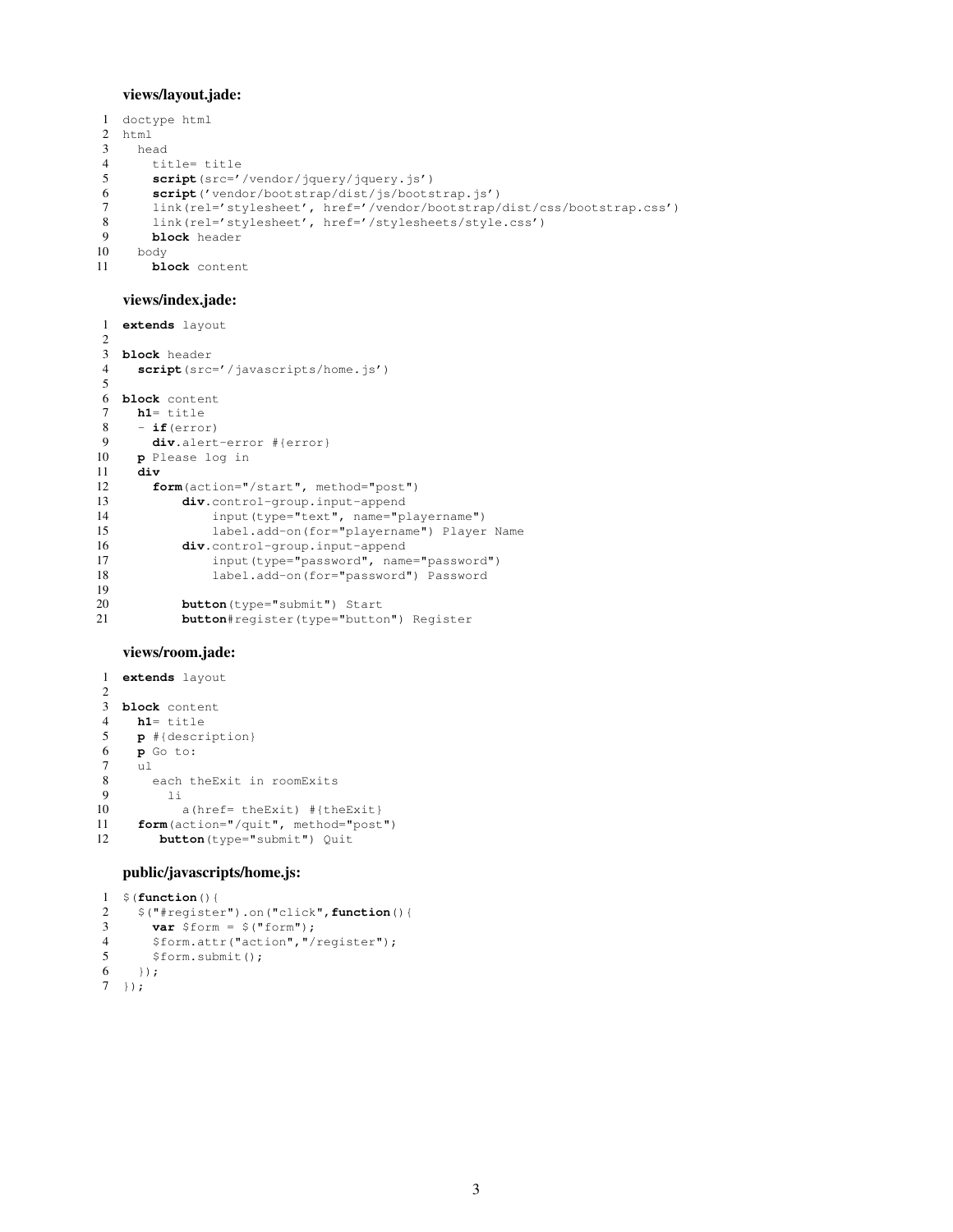#### app.js:

```
1 var express = require('express');
2 var routes = require('./routes');
3 var path = require('path');
 4 var http = require('http');
5 var MongoStore = require('connect-mongo')(express);
6
7 var app = express();
8
 9 app.set('port', process.env.PORT | | 3000);
10 app.set('views', path.join(__dirname, 'views'));
11 app.set('view engine', 'jade');
12 app.use(express.favicon());
13 app.use(express.logger('dev'));
14 app.use(express.urlencoded());
15
16 app.use(express.cookieParser());
17 app.use(express.session({
18 cookie: \{\text{maxAge: } 60000 \times 20\} // 20 minutes<br>19 secret: "Shh... I'm a secret"
       , secret: "Shh... I'm a secret"
20 , store: new MongoStore({db: "adventure-demo"})
21 \quad \});
22
23 app.use(app.router);
24 app.use(express.static(path.join(__dirname, 'public')));
25
26 if ('development' == app.get('env')) {
27 app.use(express.errorHandler());
28 }
29
30 app.get('/', routes.redirectLoggedIn, routes.index);
31 app.post("/register", routes.register);
32 app.post("/start", routes.start);
33 app.post("/quit", routes.quit);
34
35 var createRooms = function() {
36 var i, theRoom;
37
38 routes.getRooms().toArray(<br>39 function (err, docs) {
            function (err, docs) {
40 if (err) {
41 throw "Couldn't find active room list";<br>42
42 }
43
44 var activeRooms = docs[0].activeRooms;
45
46 activeRooms.forEach(function(roomName) {<br>47 console.log('Creating room: ' + room
                    console.log('Creating room: ' + roomName);
48 app.get('/' + roomName,
49 routes.makeRoomHandler(roomName));
50 \{\} ;
\begin{array}{cc} 51 & & & \rightarrow \\ 52 & & & \rightarrow \end{array});
53 }
54 routes.connectToDBs(createRooms);
55
56 http.createServer(app).listen(app.get('port'), function(){
57 console.log('Express server listening on port ' + app.get('port') + 58 \cdot ' in ' + app.get('env') + ' mode.'):
                  ' in ' + app.get('env') + ' mode.');
59 });
```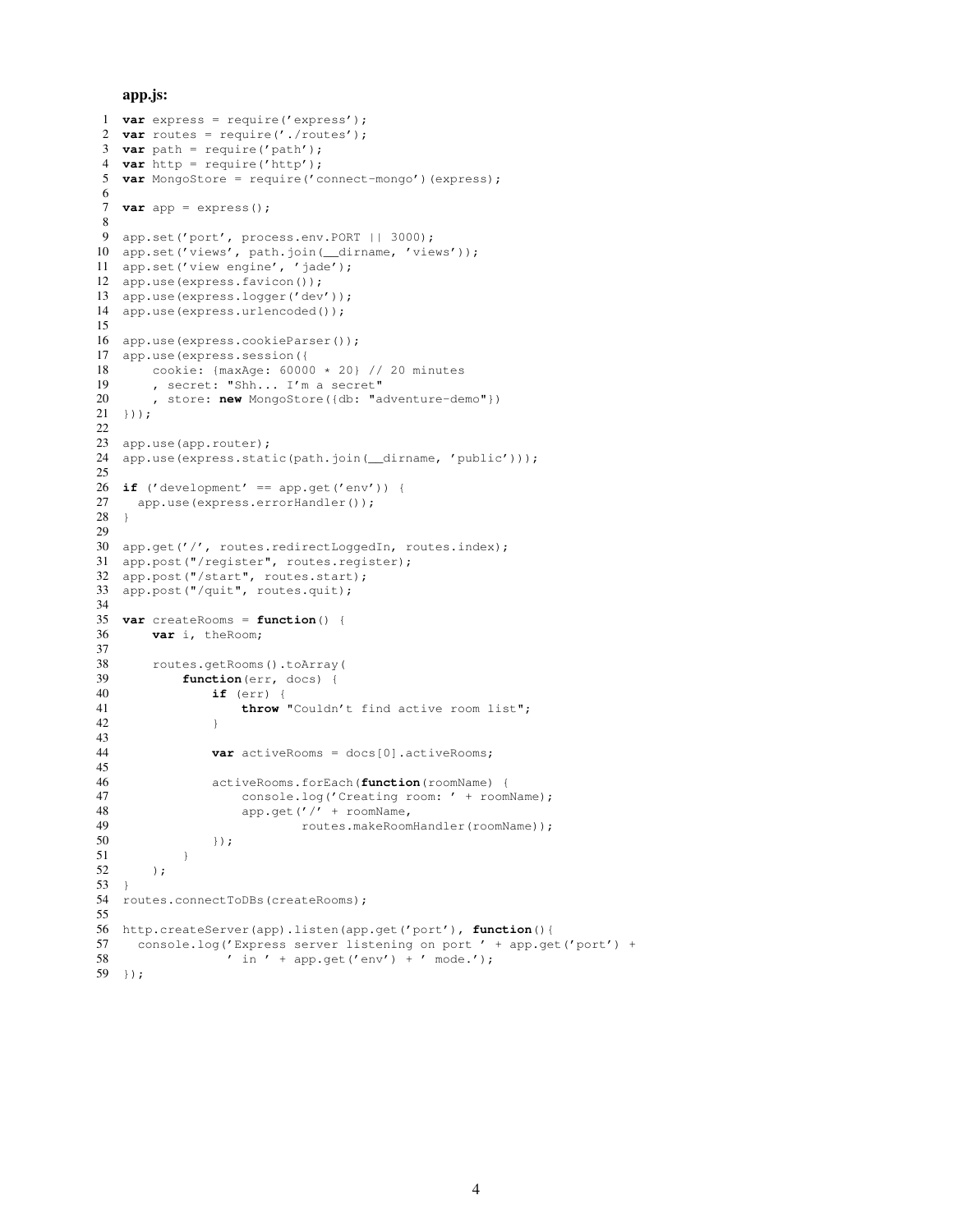#### routes/index.js:

```
1 var mc = require('mongodb').MongoClient;
2 var playersCollection, roomsCollection;
3 exports.connectToDBs = function(callback) {
4 mc.connect('mongodb://localhost/adventure-demo', function(err, db) {
          if (err) {
6 throw err;
7 }
8
9 playersCollection = db.collection('players');<br>10 roomsCollection = db.collection('rooms');
          roomsCollection = db.collection('rooms');
11
12 callback();
13 });
14 }
15 exports.index = function(req, res){
16 res.render('index', { title: 'COMP 2406 Small Adventure Demo',
17 error: req.query.error });
18 }
19 exports.redirectLoggedIn = function(req, res, next) {
20 if (req.session.player) {
21 res.redirect("/" + req.session.player.room);
22 } else {
           next();
24 }
25 }
26 exports.redirectNotLoggedIn = function(req, res, next) {
27 if (req.session.player) {
28 next();<br>29 \rightarrow else {
       29 } else {
30 res.redirect("/");
31 }
32 }
33 exports.register = function(req, res) {
34 var playername = req.body.playername;
35 var password = req.body.password;
\frac{36}{37}37 var addPlayer = function(err, players) {
38 if(players.length!=0){<br>39 res.redirect("/?er
              res.redirect("/?error=player already exists");
40 return;
41 }
42
43 var newPlayer = {
44 playername: playername,<br>45 password: password,
              password: password,
46 room: "bridge"<br>47 };
           47 };
48
49 playersCollection.insert(newPlayer, function(err, newPlayers){
50 if (err) {
51 throw err;<br>52 else {
               52 } else {
53 res.send('Successfully registered ' + newPlayers[0].playername);
\frac{54}{55}55 });
56 }
\frac{57}{58}58 playersCollection.find({playername: playername}).toArray(addPlayer);
59 }
60 exports.start = function(req, res){
61 var playername = req.body.playername;
62 var password = req.body.password;
63
64 playersCollection.findOne({playername: playername}, function(err, player) {
65 if (err || !player) {<br>66 if req.session.dest
               66 req.session.destroy(function(err) {
67 res.redirect("/?error=invalid playername or password");
68 }):
69 return;
70 }
```